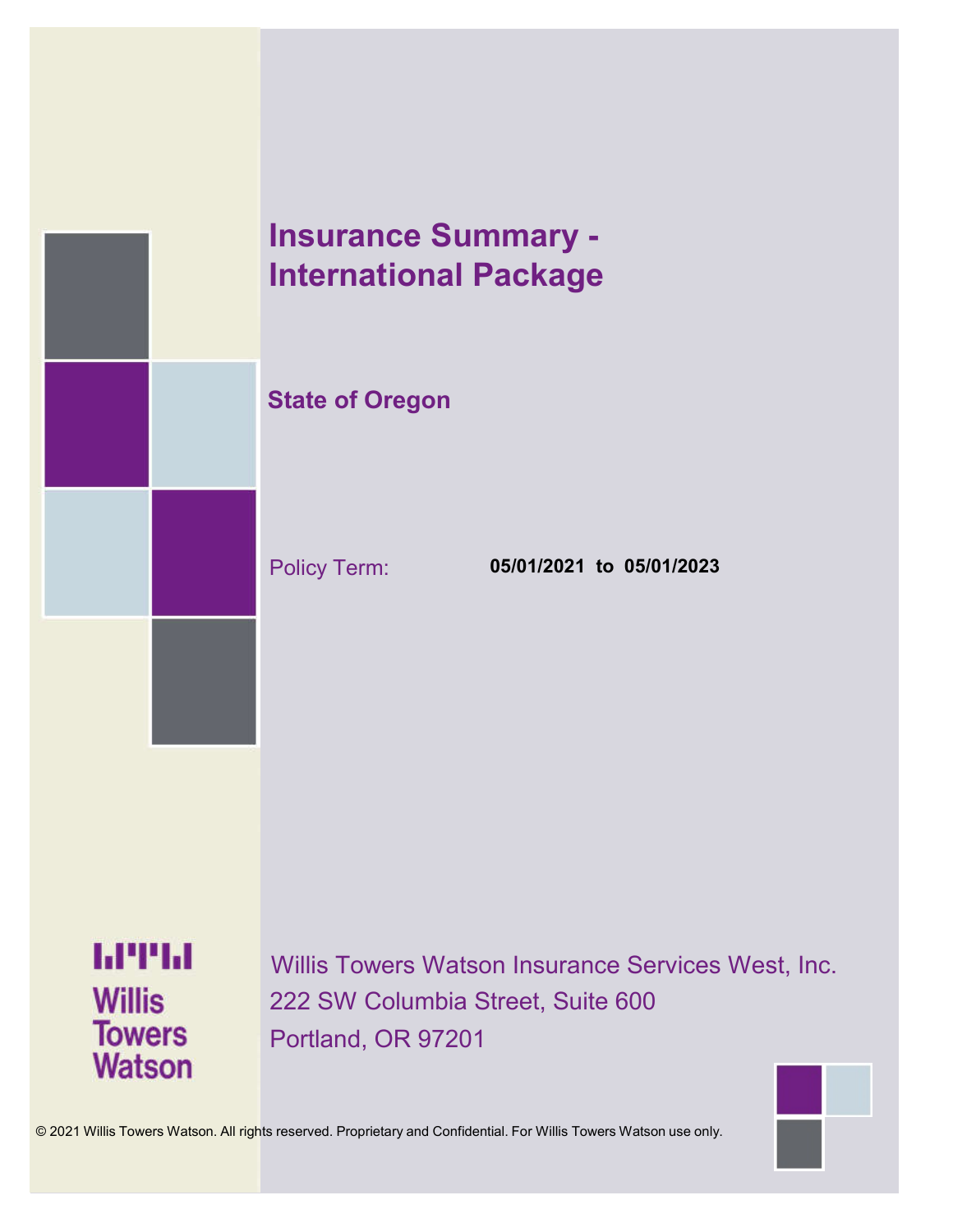### **Willis Towers Watson I.I'I'I.I**

 **State of Oregon**

### **International Package**

| <b>Effective Date</b>                                                                                                                                                  | 5/1/2021                                     |
|------------------------------------------------------------------------------------------------------------------------------------------------------------------------|----------------------------------------------|
| <b>Expiration Date</b>                                                                                                                                                 | 5/1/2023                                     |
| <b>Coverage</b>                                                                                                                                                        |                                              |
| <b>General Carrier Information</b>                                                                                                                                     |                                              |
| Policy Number                                                                                                                                                          | MN4ML00077-211                               |
| Parent Company                                                                                                                                                         | Everest                                      |
| <b>Underwriting Company</b>                                                                                                                                            | <b>Everest National Insurance</b><br>Company |
| AM Best Rating & Date                                                                                                                                                  | A+gXV (as of $5/7/21$ )                      |
| Admitted / Non-Admitted                                                                                                                                                | Admitted                                     |
| <b>Agency Bill/Direct Bill</b>                                                                                                                                         | Agency Bill                                  |
| <b>Payment Plans</b>                                                                                                                                                   | Three-Year Prepaid                           |
| Commission                                                                                                                                                             | 0%                                           |
|                                                                                                                                                                        |                                              |
| <b>Premium and Exposures</b>                                                                                                                                           |                                              |
| Premium                                                                                                                                                                | \$6,985                                      |
| Minimum Earned Premium                                                                                                                                                 | \$6,985                                      |
| Exposure - Number of Trips                                                                                                                                             | 269                                          |
| Auditable                                                                                                                                                              | No                                           |
|                                                                                                                                                                        |                                              |
| <b>Total International Package Premium</b>                                                                                                                             | \$6,985.00                                   |
| <b>Description of Coverage</b>                                                                                                                                         |                                              |
| International General Liability - Coverage for damages that the "insured" becomes legally                                                                              |                                              |
| obligated to pay by reason of liability for "bodily injury" or "property damage" caused by                                                                             |                                              |
| an "occurrence" to which this coverage applies.                                                                                                                        |                                              |
| International Employee Benefits - Coverage for damages the insured becomes legally<br>obligated to pay because of any "claim" caused by an "employee benefit programs  |                                              |
| negligent act, error or omission" to which this insurance applies.                                                                                                     |                                              |
| International Automobile DIC/Excess Liability - Coverage for all sums an "insured"                                                                                     |                                              |
| legally must pay as damages because of "bodily injury" or "property                                                                                                    |                                              |
| damage" to which this insurance applies, caused by an "accident" and resulting from the ownership,                                                                     |                                              |
| maintenance or use of a covered "auto".                                                                                                                                |                                              |
| Foreign Voluntary Workers' Compensation & Employers' Liability - This insurance<br>applies to bodily injury by accident or bodily injury by disease arising out of and |                                              |
| in the course of employment outside the United States and to bodily injury by                                                                                          |                                              |
| accident or bodily injury by disease arising out of and in course of temporary                                                                                         |                                              |
| employment in the United States.                                                                                                                                       |                                              |
| International Business Travel Accident Insurance: Coverage for Emergency Medical<br>Repatriation, Accident and Sickness Medical Expense, Emergency Political           |                                              |
| Repatriation and Accidental Death and Dismemberment for employees, spouses and                                                                                         |                                              |
| children traveling outside the United States. subject to policy exclusions and territory.                                                                              |                                              |

Information provided is only a brief outline of the policy. Refer to the actual policy terms & conditions for a determination of coverage.<br>© 2018 Willis Towers Watson. All rights reserved. Proprietary and Confidential. For

m n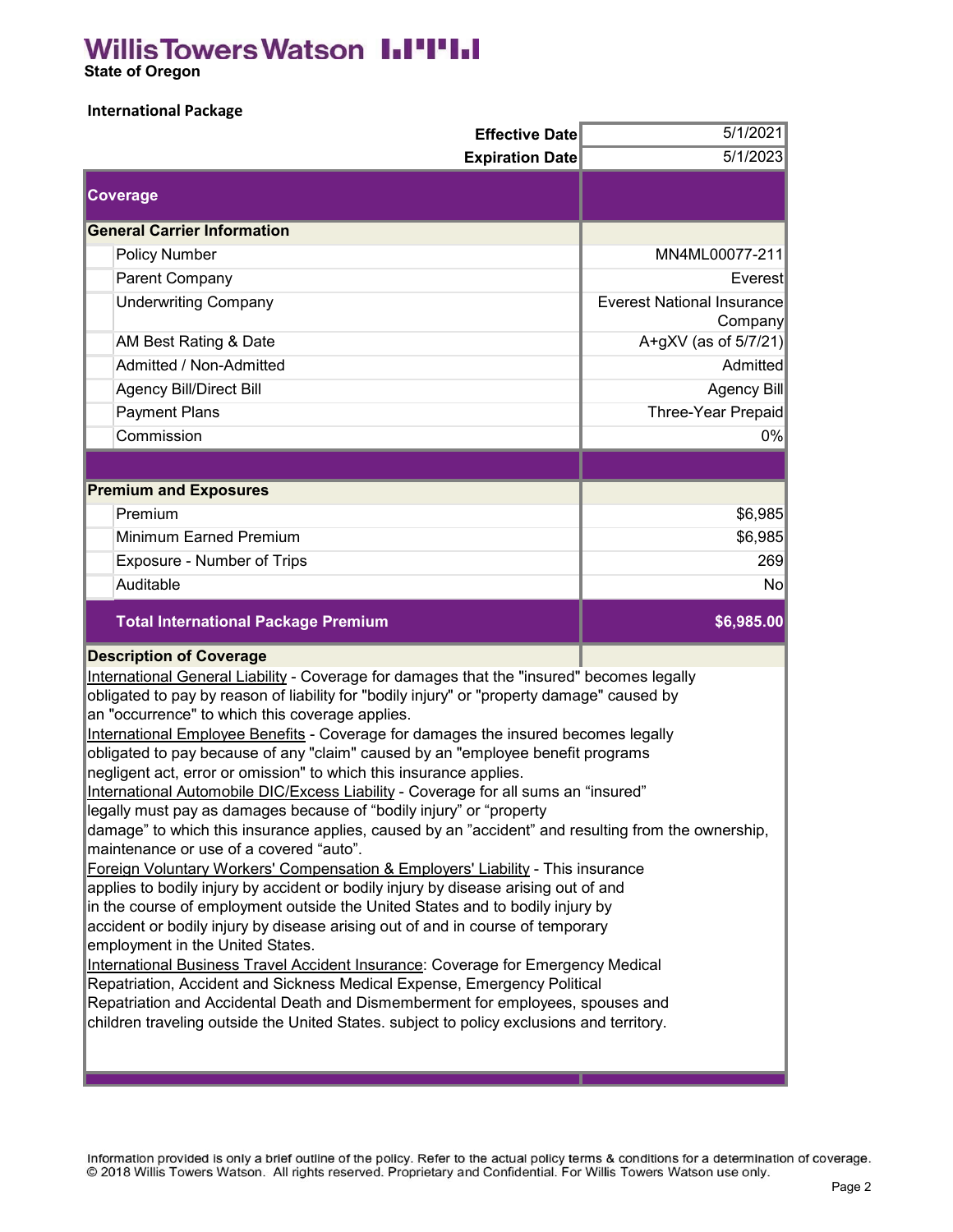## **Willis Towers Watson I.I'I'I.I**

 **State of Oregon**

### **International Package**

| 5/1/2023<br><b>Expiration Date</b><br>Coverage<br><b>Limits of Liability and Coverage Limits</b><br><b>International Commercial General Liability</b><br>Each Occurrence<br>\$1,000,000<br>\$2,000,000<br>General Aggregate<br>Excluded<br>Products/Completed Operations Limit - Aggregate<br>\$1,000,000<br>Personal and Advertising Injury Limit (any one person or<br>organization)<br>Damage To Premises Rented to You Limit (any one premises)<br>\$1,000,000<br>Medical Expense Limit - Per Person<br>\$50,000 |
|----------------------------------------------------------------------------------------------------------------------------------------------------------------------------------------------------------------------------------------------------------------------------------------------------------------------------------------------------------------------------------------------------------------------------------------------------------------------------------------------------------------------|
|                                                                                                                                                                                                                                                                                                                                                                                                                                                                                                                      |
|                                                                                                                                                                                                                                                                                                                                                                                                                                                                                                                      |
|                                                                                                                                                                                                                                                                                                                                                                                                                                                                                                                      |
|                                                                                                                                                                                                                                                                                                                                                                                                                                                                                                                      |
|                                                                                                                                                                                                                                                                                                                                                                                                                                                                                                                      |
|                                                                                                                                                                                                                                                                                                                                                                                                                                                                                                                      |
|                                                                                                                                                                                                                                                                                                                                                                                                                                                                                                                      |
|                                                                                                                                                                                                                                                                                                                                                                                                                                                                                                                      |
|                                                                                                                                                                                                                                                                                                                                                                                                                                                                                                                      |
|                                                                                                                                                                                                                                                                                                                                                                                                                                                                                                                      |
|                                                                                                                                                                                                                                                                                                                                                                                                                                                                                                                      |
|                                                                                                                                                                                                                                                                                                                                                                                                                                                                                                                      |
| <b>Employee Benefits Liability:</b>                                                                                                                                                                                                                                                                                                                                                                                                                                                                                  |
| \$1,000,000<br>Aggregate                                                                                                                                                                                                                                                                                                                                                                                                                                                                                             |
| \$1,000,000<br>Each Claim                                                                                                                                                                                                                                                                                                                                                                                                                                                                                            |
| \$1,000<br>Deductible                                                                                                                                                                                                                                                                                                                                                                                                                                                                                                |
|                                                                                                                                                                                                                                                                                                                                                                                                                                                                                                                      |
| <b>International Business Travel Accident Insurance:</b>                                                                                                                                                                                                                                                                                                                                                                                                                                                             |
| Coverage: Accidental Death and Dismemberment                                                                                                                                                                                                                                                                                                                                                                                                                                                                         |
| Principal Sum Per Insured Person<br>\$100,000                                                                                                                                                                                                                                                                                                                                                                                                                                                                        |
| \$1,000,000<br>Accidental Death and Dismemberment for any one accident<br>for all Insured Persons                                                                                                                                                                                                                                                                                                                                                                                                                    |
| Included<br>Accompanying Spouse                                                                                                                                                                                                                                                                                                                                                                                                                                                                                      |
| Accompanying Child<br>Included                                                                                                                                                                                                                                                                                                                                                                                                                                                                                       |
| Coverage: Emergency Medical Repatriation                                                                                                                                                                                                                                                                                                                                                                                                                                                                             |
| Policy Limit<br>\$15,000,000                                                                                                                                                                                                                                                                                                                                                                                                                                                                                         |
| <b>Limit Per Insured Person</b><br>\$1,000,000                                                                                                                                                                                                                                                                                                                                                                                                                                                                       |
| \$50,000<br>Repatriation of Remains Limit Each Person                                                                                                                                                                                                                                                                                                                                                                                                                                                                |
|                                                                                                                                                                                                                                                                                                                                                                                                                                                                                                                      |
| Coverage: Emergency Accident and Sickness Medical Expense<br>Excluded                                                                                                                                                                                                                                                                                                                                                                                                                                                |
|                                                                                                                                                                                                                                                                                                                                                                                                                                                                                                                      |
| <b>International Automobile DIC/Excess Liability</b>                                                                                                                                                                                                                                                                                                                                                                                                                                                                 |
| Each Accident<br>\$1,000,000                                                                                                                                                                                                                                                                                                                                                                                                                                                                                         |
| \$50,000<br>Auto Medical Expense Coverage - Per Person                                                                                                                                                                                                                                                                                                                                                                                                                                                               |
| Hired Auto Physical Damage Coverage: Replacement Cost<br>\$50,000                                                                                                                                                                                                                                                                                                                                                                                                                                                    |
| Deductible: Hired Auto Physical Damage Coverage<br>\$1,000                                                                                                                                                                                                                                                                                                                                                                                                                                                           |

Information provided is only a brief outline of the policy. Refer to the actual policy terms & conditions for a determination of coverage.<br>© 2018 Willis Towers Watson. All rights reserved. Proprietary and Confidential. For